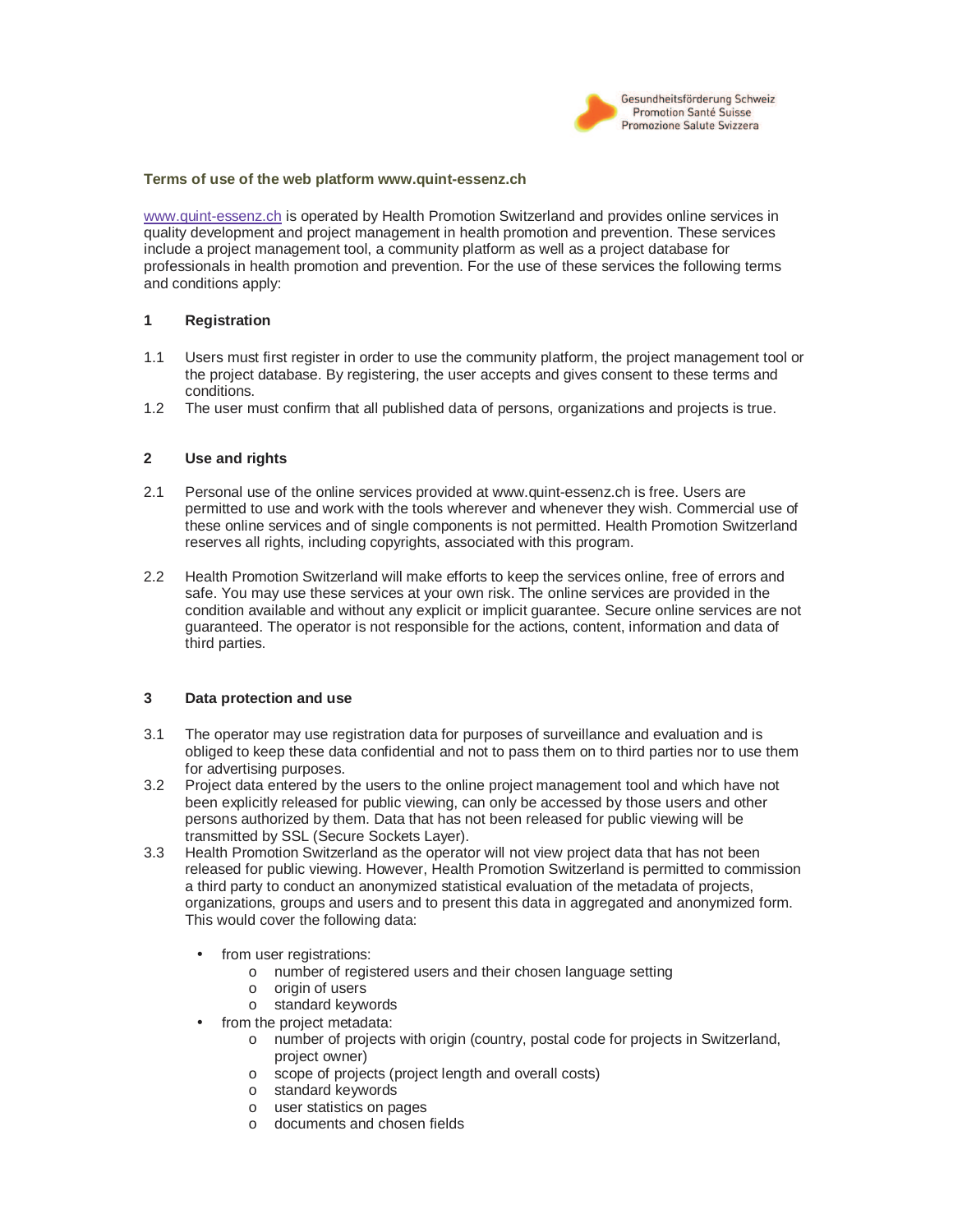- from the profiles of organizations:
	- o number of registered organizations
	- o origin of organizations
	- o standard keywords
- from group profiles:
	- o number of groups and members
	- o number of contributions
	- o standard keywords
- 3.4 Health Promotion Switzerland may display an activity index calculated from the data of profiles released for the public, namely the following:
	- user data: number of login sessions and number of memberships in groups, number of contributions in the forum, number and types of roles in projects, number of ownerships of descriptions and assessments of projects
	- data on organizations: number of registered members of the organization, number of projects, activity scores of the members, numbers of services published
	- data on groups: number of groups, activity within the group
- 3.5 Users who release data for publication confirm that they have all rights to publish these data. Health Promotion Switzerland is not responsible for the publication rights of users of www.quintessenz.ch.

## **4 Rights of Health Promotion Switzerland and third parties**

- 4.1 Users who release copyrights for publication confirm that they have all rights to do so. Health Promotion Switzerland is not responsible for the ownership of copyrights of users of www.quintessenz.ch.
- 4.2 Users agree not to publish any content at www.quint-essenz.ch or to take any actions that violate the rights of other persons or the law.

### **5 Support, maintenance and data safety**

5.1 Health Promotion Switzerland does not offer telephone support but allows users to ask questions and to report errors by using the online form (English, German and French). 5.2 Users have round-the-clock access to the website and the online project management tool. Health Promotion Switzerland reserves the right to interrupt the service periodically to carry out maintenance work. Such maintenance work will generally be announced at least a week in advance and will be posted clearly on the website.

5.3 Health Promotion Switzerland will save data contained in the entire database once a day. In the event of the system crashing, it is possible to recoup data but it is not possible to recoup certain project data from earlier versions. The operator therefore recommends that all users regularly save a local version of their project data (as a report) to avoid data loss such as through incorrect use or accidental deletion.

5.4 The operator reserves the right to carry out changes and updates to the online services at any time.

## **6 Closure**

6.1 If the operator decides to shut down the operation of the online services provided at www.quintessenz.ch, the closure will be clearly announced on the website. Furthermore, the operator will inform all registered users per email about the decision with a notice period of at least three months.

# **7 Disclaimer and Limitation of Liability**

7.1 Use the online services at your own risk. The operator accepts no responsibility whatsoever as far as the correct and safe use and application of the platform is concerned, namely